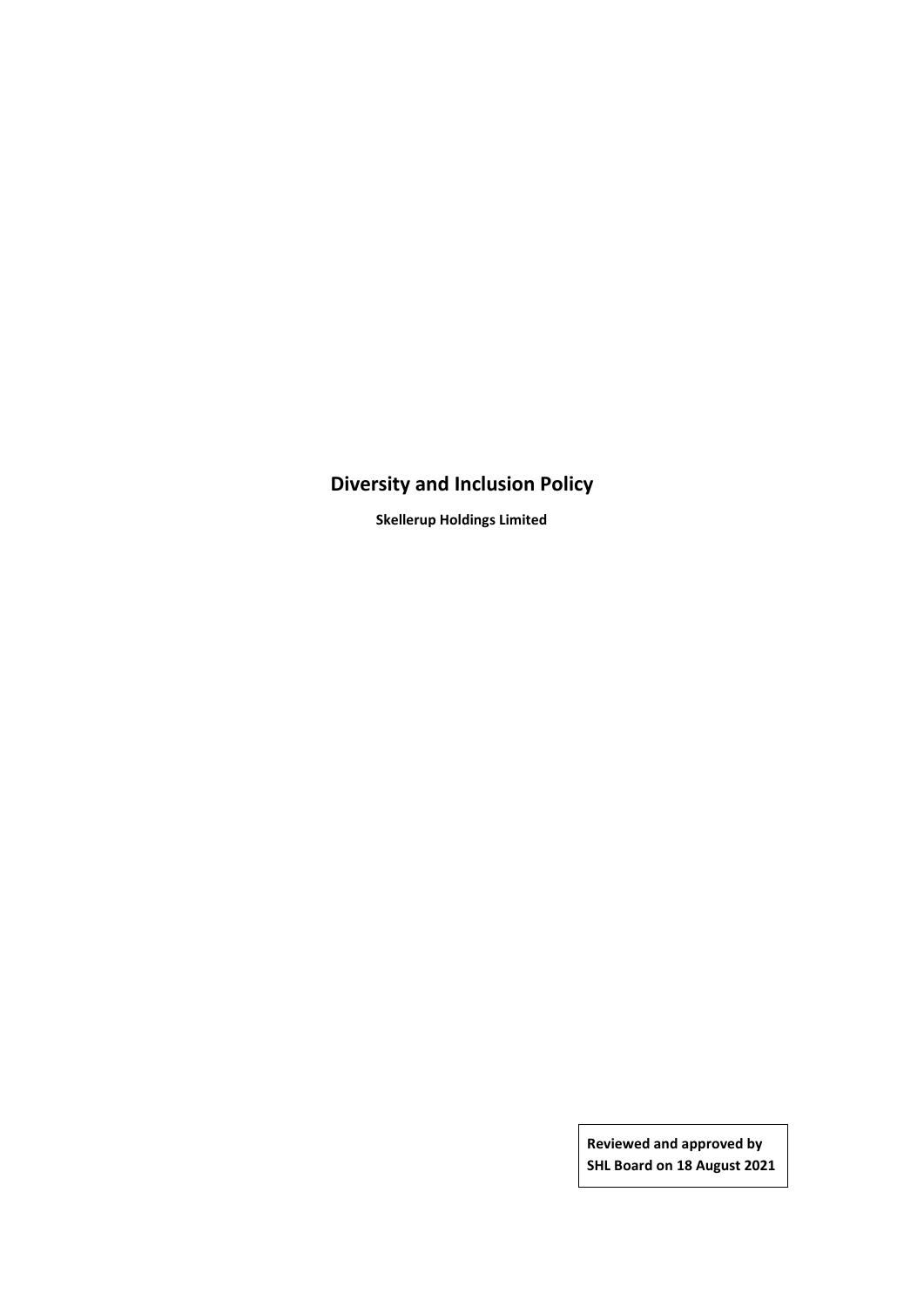## **1. Purpose**

The purpose of this Policy is to confirm the commitment and core responsibilities of Skellerup Holdings Limited and its subsidiaries (referred to in this Policy as *Skellerup*) to promote equal opportunities at all levels. This Policy applies to Skellerup Directors and all personnel employed by Skellerup.

#### **2. Policy Statement**

Skellerup is committed to a culture where it believes diverse backgrounds, views and experience make for a stronger, more resilient, innovative and effective team. We believe that diversity and inclusion of thought enables Skellerup to better respond to the ever-changing environment we operate in and better serve the diverse customer and stakeholder base we are accountable to. For the purpose of this Policy, diversity includes (but is not limited to) the following:

- Gender and gender identity
- Race, ethnicity and cultural background
- Physical ability or attributes
- Age
- Sexual orientation
- Religious or political beliefs

Skellerup will maintain a merit-based environment which provides equal opportunity for development and recognition based on performance and a flexible and inclusive work environment that values difference that create value. Skellerup will remunerate equivalent roles in an equitable manner.

Skellerup will develop measurable objectives for achieving diversity at Skellerup which, at a minimum, will address gender diversity (*Objectives*). Skellerup's performance will be reviewed against those Objectives annually.

#### **3. Responsibility**

#### *Board*

The Board is responsible for approving this Policy and for exhibiting leadership behaviours that reflect the Policy by considering diverse candidates when making appointments.

#### *Remuneration Committee*

The Skellerup Remuneration Committee is responsible for reviewing this Policy, approving Objectives and monitoring performance against this Policy and the Objectives based on the reports provided by the Management Team. This Policy will be reviewed every two years or as otherwise required.

#### *Management Team*

Skellerup's Management Team is responsible for developing the Objectives to be approved by the Board, implementing the approved Objectives, and reporting on progress against the Objectives to the Remuneration Committee at least annually. The Management Team will actively promote diversity and inclusiveness at Skellerup through leadership. The Management Team are responsible for ensuring all personnel are aware of this Policy and adhere to its principles and requirements.

#### *Employees*

Employees will be informed of Skellerup's Diversity Policy and are required to adhere to the guidelines in this Policy in decision-making relating to employment.

#### **4. Reporting**

Skellerup will report on workplace diversity as follows: